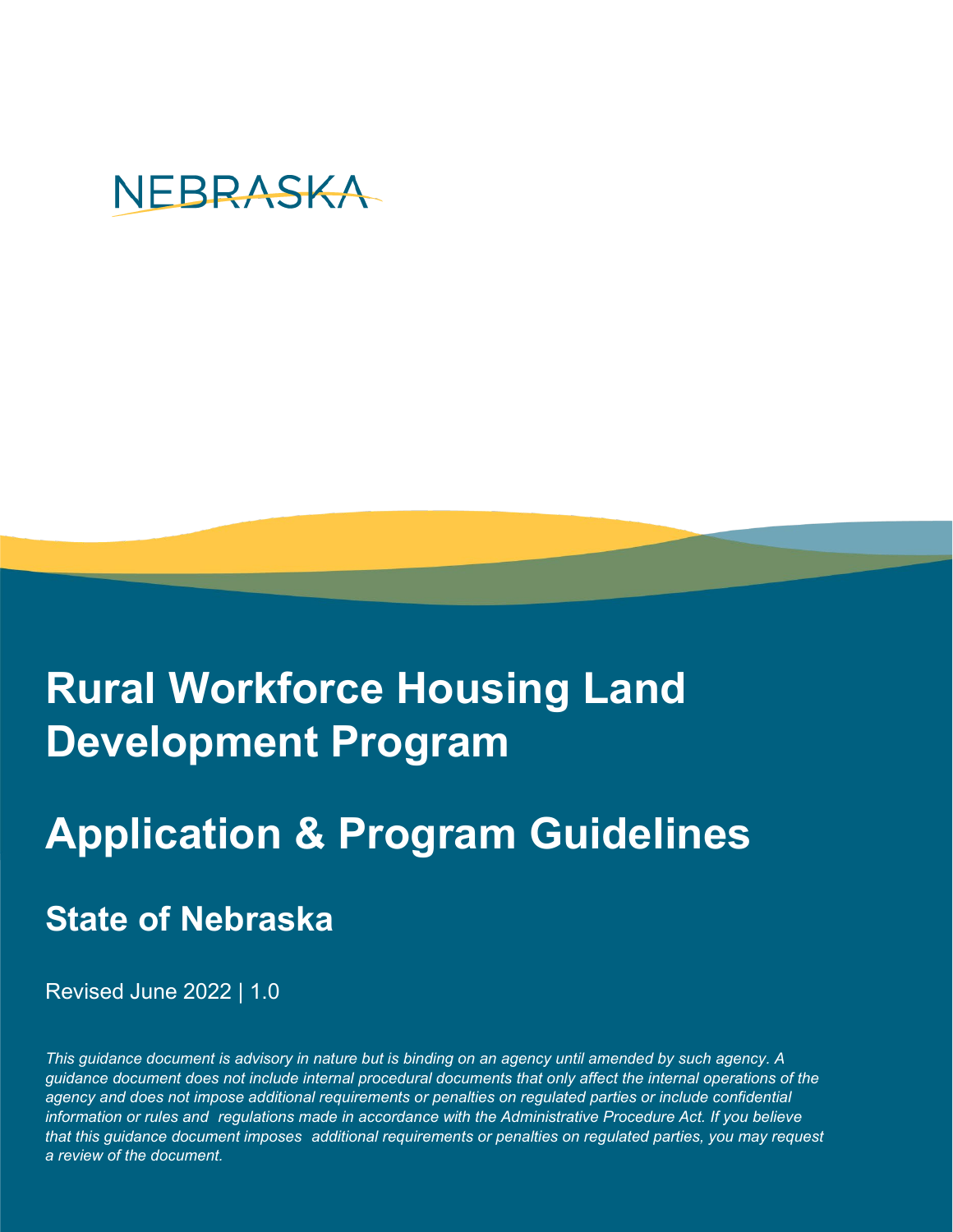## **TABLE OF CONTENTS**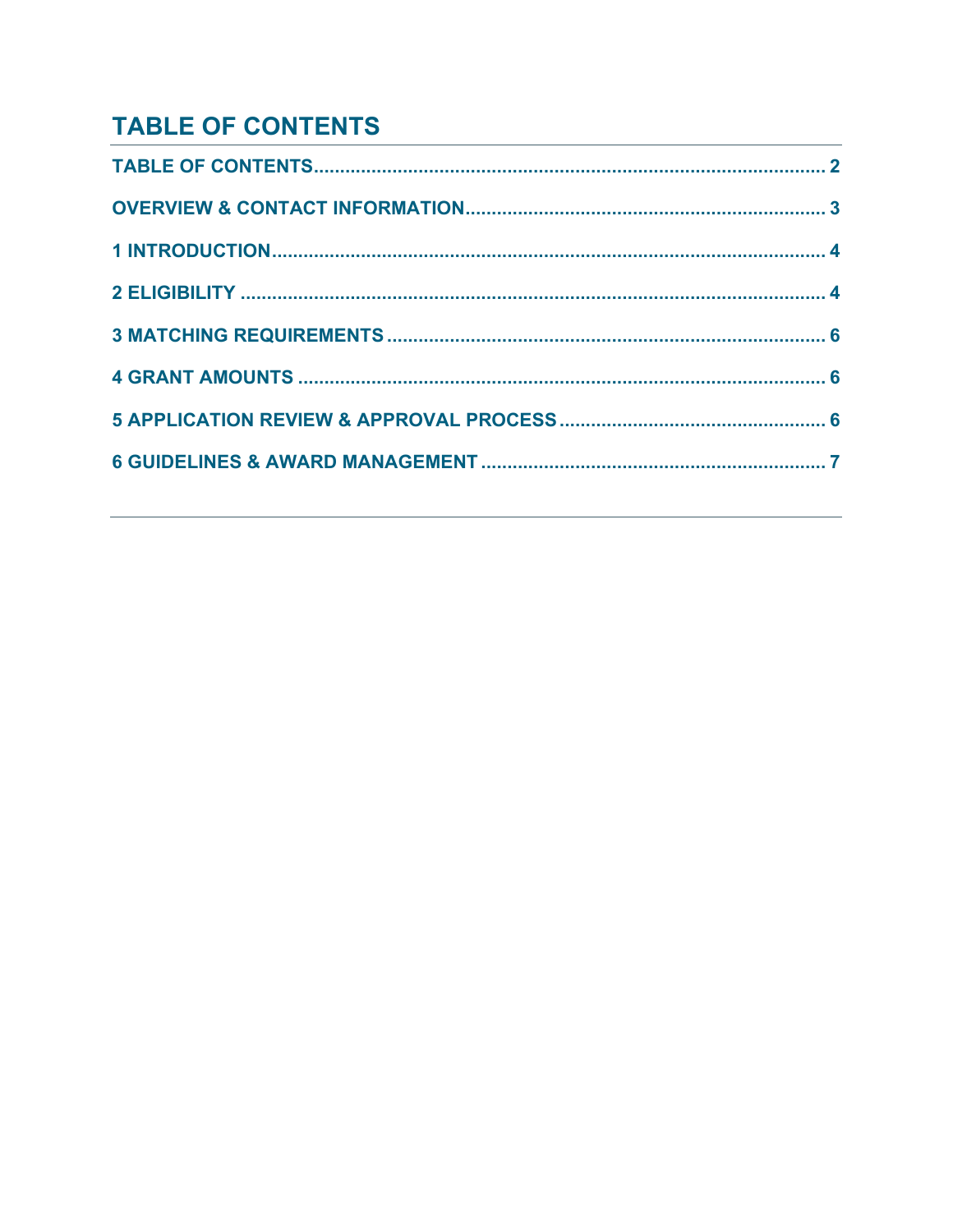## **OVERVIEW & CONTACT INFORMATION**

**Lynn Kohout, Director** Nebraska Department of Economic Development Housing Division P.O. Box 94666 245 Fallbrook Blvd, Suite 002 Lincoln, NE 68521 402-440-2599 lynn.kohout@nebraska.gov

| <b>GRANT SCHEDULE</b>                              |     |  |
|----------------------------------------------------|-----|--|
| Anticipated Application Available<br>in GMS System | TBD |  |
| Anticipated Application Due Date                   | TBD |  |
| <b>Anticipated Award Date</b>                      | TBD |  |
| <b>Contract Term</b>                               | TRD |  |

*The Rural Workforce Housing Land Development program is authorized and further described within Nebraska Legislative Bill 1014, § 42 (Neb. Leg., 107th Leg. 2d Sess.).*

### Application Portal and Grants Management System

To administer the Rural Workforce Housing Land Development program, the Nebraska Department of Economic Development (DED) uses a grants management system (GMS), AmpliFund. The GMS User Guides, with instructions for accessing and using the system to apply or implement a Rural Workforce Housing Land Development Program grant, and other resources are available on DED's website, [http://opportunity.nebraska.gov/amplifund/.](http://opportunity.nebraska.gov/amplifund/)

For technical assistance using the GMS, contact the AmpliFund support team at [support@amplifund.zendesk.com.](mailto:support@amplifund.zendesk.com) For assistance on DED's business processes in the GMS, email the DED Research team at [support@dednebraska.zendesk.com.](mailto:support@dednebraska.zendesk.com)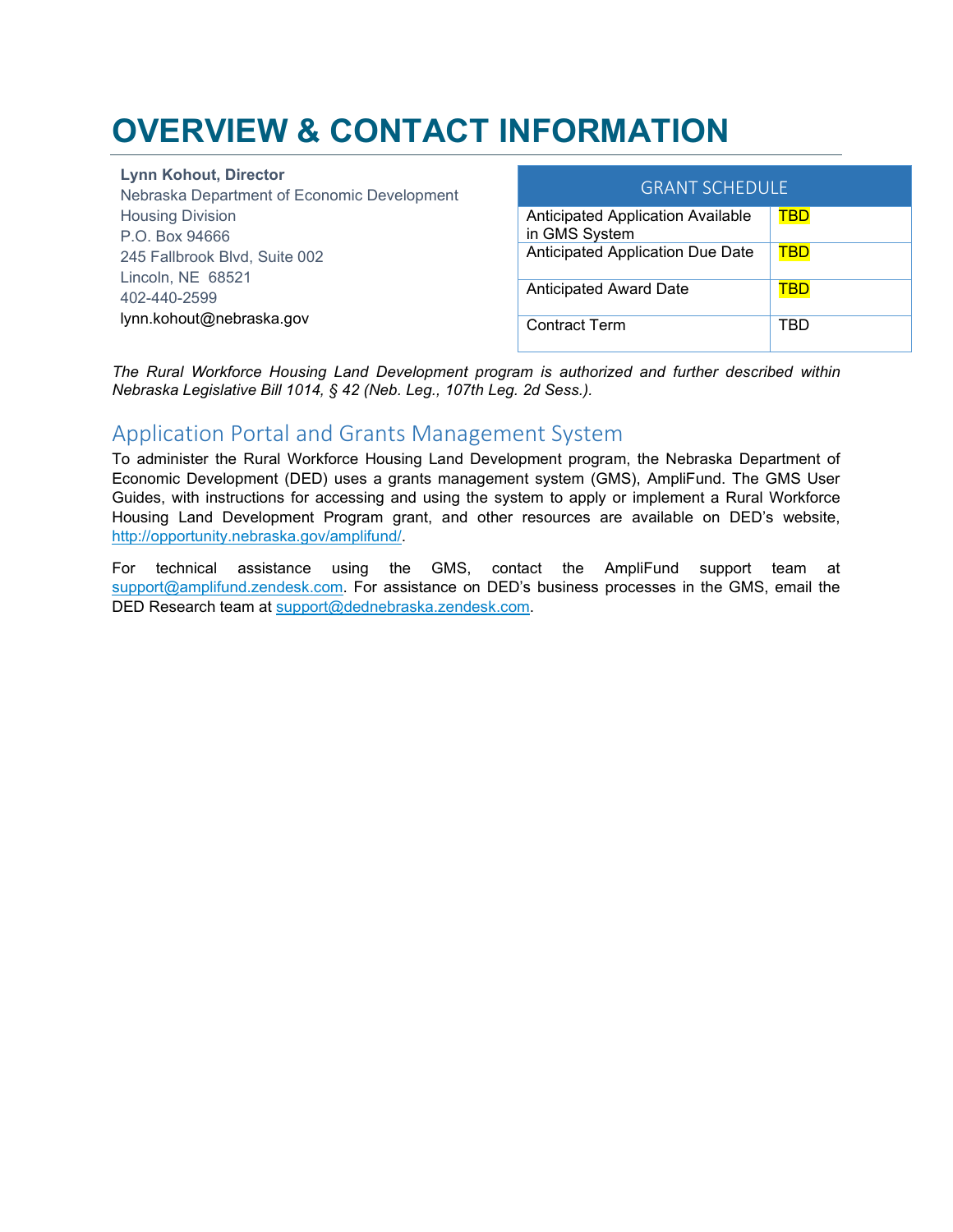## **1 INTRODUCTION**

The Nebraska Rural Workforce Housing Fund (RWHF) Land Development Program was created from the state's allocation under the federal Coronavirus State and Local Fiscal Recovery Funds to support the response and recovery from the COVID-19 public health emergency. The program provides support to families struggling with the public health and negative economic impact of the pandemic through the development of land for workforce housing.

Governor Pete Ricketts and the Nebraska Legislature allocated \$10,000,000.00 from the federal Coronavirus State Fiscal Recovery Fund, pursuant to the American Rescue Plan Act of 2021 to the Nebraska Department of Economic Development (DED) for the creation of the RWHF Land Development Program. Housing developed under this program must benefit households with an income at or below 300% of the most recent federal poverty guidelines published by the U.S. Department of Health and Human Services or projects in communities that have been determined to be disproportionately negatively impacted by the pandemic. Program funds must be obligated to projects by December 31, 2024. Housing projects must be completed by, and all funds expended by December 31, 2026.

DED has established a competitive application process within the GMS system to submit applications, score applications, and award grants to RWHF recipients or eligible nonprofit organizations working in partnership with an existing RWHF recipient organization. Applications will be scored on organizational capacity, project timeline, housing need, and project impact. Funds are available in counties with a population of fewer than 100,000 residents, thereby excluding the counties of Douglas, Lancaster, and Sarpy.

These Application & Program Guidelines, grant schedule, and other documents can be found at the forthcoming Rural Workforce Housing Land Development Program webpage on DED's website, opportunity.nebraska.gov, or by contacting the Program Contact listed above.

GMS User Guides, with instructions for accessing and using the system to apply for and implement a program grant, and other resources are available on DED's AmpliFund Resource page, [https://opportunity.nebraska.gov/programs/amplifund/.](https://opportunity.nebraska.gov/programs/amplifund/)

## **2 ELIGIBILITY**

The Rural Workforce Housing Land Development Program and any awards made thereunder are funded with federal funds allocated to the State of Nebraska from the federal Coronavirus State Fiscal Recovery Fund (CSFRF) pursuant to the American Rescue Plan Act of 2021 (ARPA). As such all funds must be used in compliance with section 602(c) of the Social Security Act, 42 U.S.C. § 802(c), 31 C.F.R. Part 35, the U.S. Department of the Treasury regulations implementing that section, all relevant Treasury guidance, and the Coronavirus State Fiscal Recovery Fund Award Terms and Conditions.

### 2.1 Eligible Use

Pursuant to 42 U.S.C. § 802(c)(1) awards made by the Rural Workforce Housing Land Development Program will be made to respond to negative economic impacts with respect to the Coronavirus Disease 2019 (COVID–19) including assistance to households.

The Rural Workforce Housing Land Development Program will provide awards to eligible applicants for projects that result in the preparation of land for workforce housing pursuant to the Rural Workforce Housing Investment Act as a response to the negative economic impacts of the COVID-19 public health emergency. This response is an enumerated eligible use (programs to support long-term housing security: including development of affordable housing; ) for presumed impacted households (those at or below 300% of the federal poverty guideline) and additionally as an enumerated eligible use (improvements to vacant and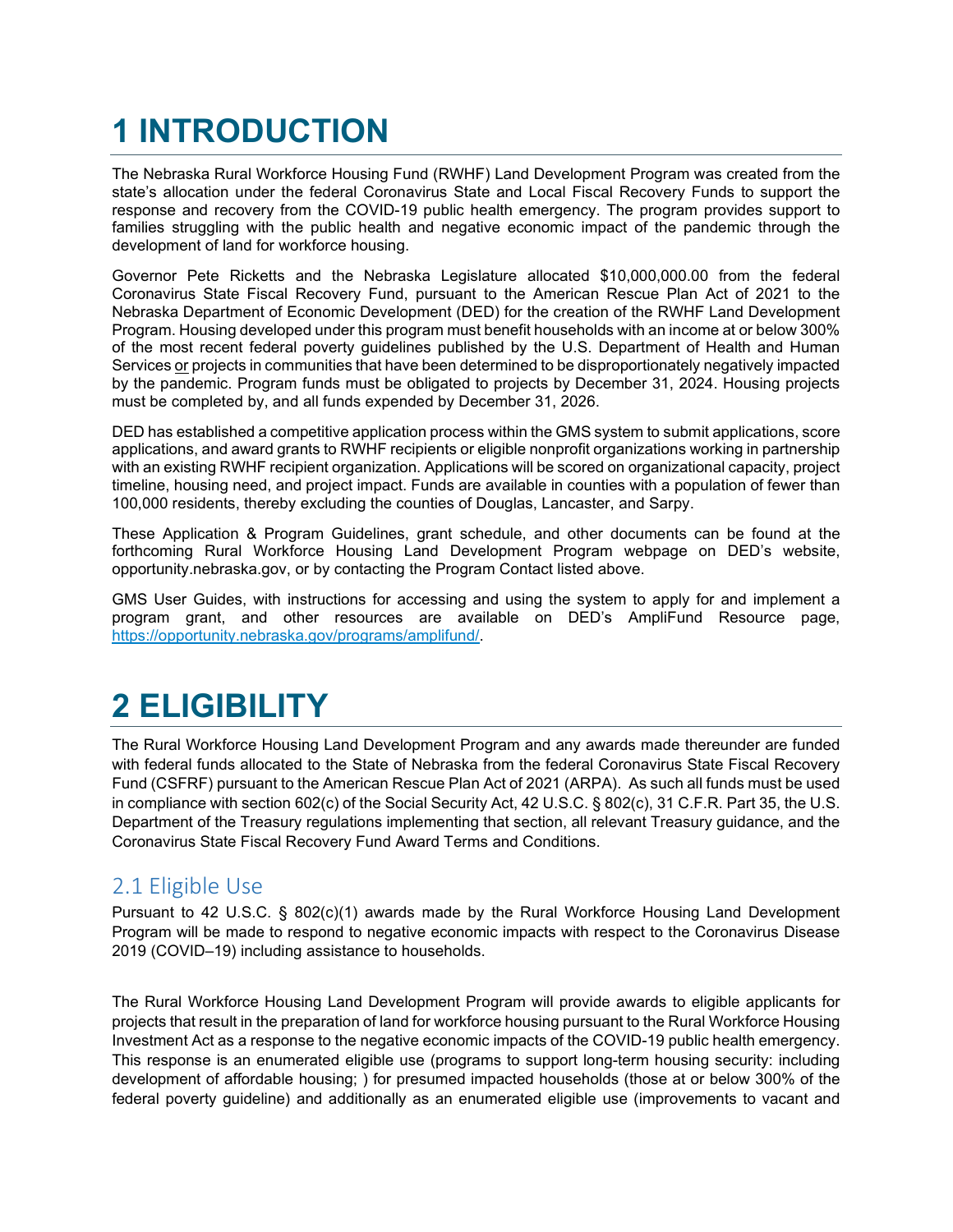abandoned properties, including rehabilitation or maintenance, renovation, removal and remediation of environmental contaminants, demolition or deconstruction, greening/vacant lot cleanup and conversion to affordable housing) for those households determined by the State to be disproportionately impacted (see determination below). These enumerated uses and households are as indicated under 31 C.F.R. Part 35 and in Treasury guidance *Coronavirus State & Local Fiscal Recovery Funds: Overview of the Final Rule* on Pages 17 to 20.

#### 2.1.1 Disproportionate Impact Determination for certain rural Nebraska counties

"Disproportionately impacted" rural Nebraska counties are those that experienced disproportionate public health or economic outcomes from the pandemic when compared to other rural Nebraska counties. The Nebraska Department of Economic Development (DED) defines as a disproportionately impacted class of communities, certain rural counties whose labor force was disproportionately affected by the pandemic. These counties were identified as those having a decrease in labor force, or workforce, over the last decade which decrease was exacerbated by the COVID-19 pandemic; median household incomes below the state median; and a higher per capita share of housing cost-burdened households. This class by definition excludes counties with a population greater than 100,000 people (Douglas, Lancaster, and Sarpy counties).

To be included in the disproportionately impacted class, a county had to meet at least three of the four criteria:

- 1. Labor force decreased from 2010 to 2019[1](#page-4-0).
- 2. Labor force growth from 2019 to 2020 was depressed, due to the COVID-19 pandemic[2.](#page-4-1)
	- a. This was estimated by predicting the 2020 labor force, based on the average change over the last decade. If the actual 2020 labor force was less than the predicted labor force, DED considered the county's labor force to be negatively impacted.
- [3](#page-4-2). More housing cost-burdened households per capita than the Nebraska measure<sup>3</sup>.
	- a. "Housing cost-burdened" is defined as renter and owner households that spend 30 percent or more of their household income on housing.
- 4. The 2020 household median income was less than Nebraska's median income[4.](#page-4-3)

The following counties are in the disproportionately impacted class:

- Boyd County
- Cheyenne County
- Harlan County
- Kimball County
- Phelps County
- Scotts Bluff County
- Arthur County
- Boone County
- Box Butte County
- Brown County
- Butler County
- Cherry County
- Custer County
- Dakota County
- Dawes County
- 
- 
- 
- Franklin County
- Frontier County
- Gage County
- Garden County
- Greeley County
- Holt County
- Hooker County
- 
- 
- 
- **Merrick County**
- Nemaha County
- Pawnee County
- Polk County
- Red Willow County
- Richardson County
- Sherman County
- Valley County
- Wayne County
- Webster County
- Wheeler County
- <sup>1</sup> Bureau of Labor Statistics. (2010-2020). Local Area Unemployment Statistics. U.S. Department of Labor.

<span id="page-4-3"></span> $4$  Id.

- Logan County
- **Morrill County**
- 
- 
- 
- 
- 
- 
- 
- 
- 
- Deuel County
- Dixon County
- Dundy County
- 
- 
- 
- 
- 
- 
- 
- Howard County
- Jefferson County
- **Lincoln County**
- -
	-
	-
	-

<span id="page-4-2"></span><span id="page-4-1"></span><span id="page-4-0"></span> $2$  Id.

<sup>3</sup> U.S. Census Bureau. (2020). Tables B25074 and B25101. American Community Surveys (ACS) 5-Yr. Estimates.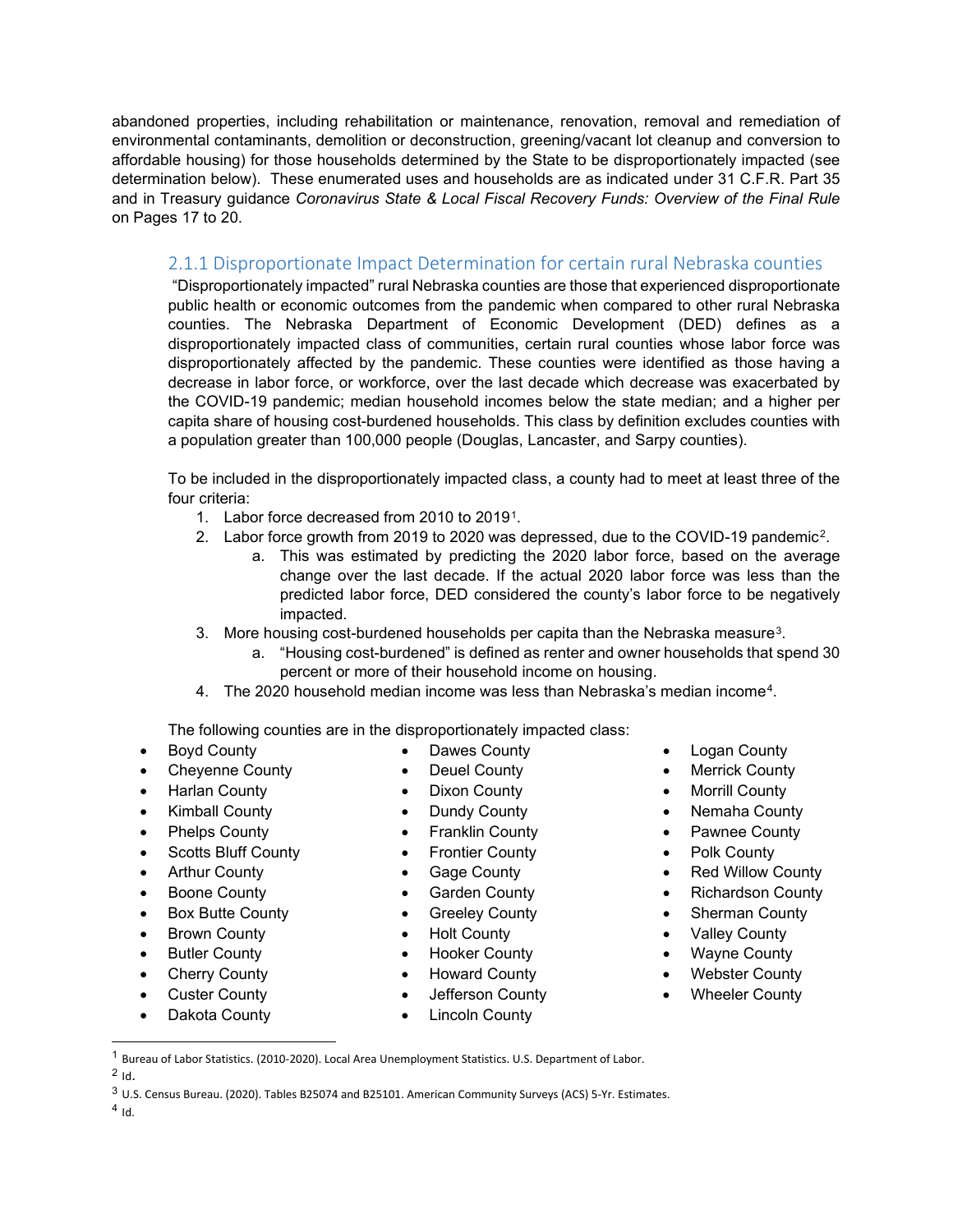### 2.2 Eligible Applicants

Eligible applicants include previous RWHF recipients, and 501(c)(3), 501(c)(4) and 501(c)(6) Nebraska housing or related service organizations working in partnership with RWHF recipients.

### 2.2 Eligible Activities

Eligible activities include the preparation of land parcels pursuant to the Rural Workforce Housing Investment Act. Pursuant to LB1042, Section 42, preparing land parcels shall include:

- Laying of drinking water transmission lines;
- Rehabilitation, renovation, maintenance, or costs to secure vacant or abandoned properties in disproportionately impacted communities;
- Costs associated with acquiring and securing legal title of vacant or abandoned properties in disproportionately impacted communities and other costs to position the property for current or future use for the Rural Workforce Housing Investment Act;
- Removal and remediation of environmental contaminants or hazards from vacant or abandoned properties in disproportionately impacted communities, when conducted in compliance with applicable environmental laws or regulations;
- Demolition or deconstruction of vacant or abandoned buildings in disproportionately impacted communities; and
- Costs associated with inspection fees and other administrative costs incurred to ensure compliance with applicable environmental laws and regulations for demolition or other remediation activities in disproportionately impacted communities.

## **3 MATCHING REQUIREMENTS**

The Rural Workforce Housing Land Development Program requires no matching funds.

## **4 GRANT AMOUNTS**

Minimum award request is \$500,000. Maximum award request is \$1,000,000.

## **5 APPLICATION REVIEW & APPROVAL PROCESS**

The Rural Workforce Housing Land Development Program will award funds through a competitive application process within the GMS system. The GMS system will be used to submit applications, score applications and award grants to existing RWHF recipient or eligible nonprofit organizations working in partnership with an existing RWHF recipient organization. Applications will be scored on organizational capacity, project timeline, housing need, and project impact. Funds are available for projects located in counties with a population of fewer than 100,000 residents, thereby excluding the counties of Douglas, Lancaster, and Sarpy.

### 5.1 Application Technical Assistance

Your application will be submitted electronically, through DED's GMS. It will automatically open and close at the times specified. You will not be able to submit after that point. Once you have submitted your application, you cannot edit it. DED will receive automatic notification of your submissions.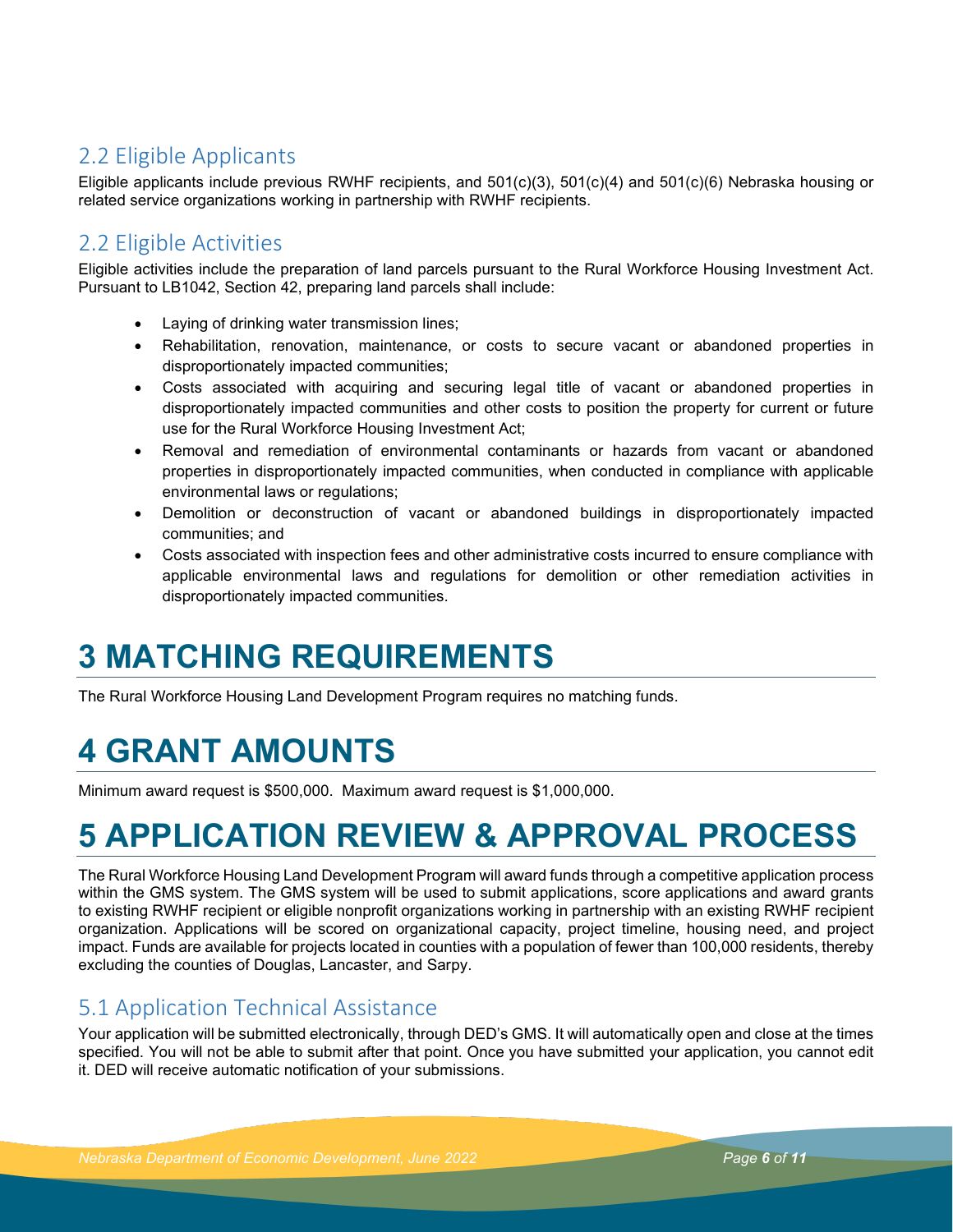#### 5.1.1 Account Management

If you do not already have an applicant account, you will need to register for one (see **Registering for the Applicant Portal** user guide). You will need to add your staff as users to your organizational account (see **How to Add Users**). If you have hired an entity to apply on your behalf ("External User"), please follow the **External Users Guide** when setting up the account. It is best practice for the applicant organization to create an AmpliFund account, adding your External User as a user in your organization.

#### 5.1.2 Application Sections

To successfully apply, you will need to complete all required fields and sections of the applications. Applications will have the following sections:

- Project Information
- Application Forms
- Budget
- Performance Plan

See DED's GMS support site for a program-specific user guide and general user guides and help videos on applying.

## **6 GUIDELINES & AWARD MANAGEMENT**

### 6.1 Award Overview

Once DED approves an application for an award, DED will issue a letter indicating as such to the Awardee. Along with the letter will be an organization questionnaire that the Awardee must complete fully and return to DED. Upon receipt of the organization questionnaire, DED will prepare and deliver to the Awardee a Rural Workforce Housing Land Development Program Grant Award Agreement for review and signature. This process typically happens within 30-45 days of DED's receiving the fully completed organizational questionnaire.

Awardees must review, sign, and submit the Rural Workforce Housing Land Development Grant Award Agreement and meet any required special conditions items before issuance of the first disbursement. Award agreements are issued for a performance period that will extend from the agreement start date until December 31, 2026. All funds awarded must be obligated to eligible uses by July 1, 2024, and if so obligated, expended by the Awardee by December 31, 2026. Funds not obligated by July 1, 2024, will be returned to DED for transfer as required under LB1024. Obligated funds not expended by December 31, 2026, must be returned to DED for return to Treasury. For the purposes of the award, "obligation" means orders placed for property and services, contracts and subawards made, and similar transactions that require payment. Further instructions or other requirements about the award agreement may be provided to Awardees along with the NOA or by other written communication or notice.

### 6.2 Account Setup

Following DED's issuance of the application approval letter, the Recipient will receive a GMS-generated email from AmpliFund Administrator, [no-reply@gotomygrants.com,](mailto:no-reply@gotomygrants.com) indicating that the Recipient has an award and prompting you to log-in. There will be instructions on how to log-in, based on whether or not your organization has an account. This email is sent to the Account Owner, which is typically the Primary Contact as identified within the Application. Awardees should check their spam or junk mail folder as email settings may direct this system-generated email there. If the Primary Contact's information is no longer valid, the links in the email are expired, or the email is not received within 30 days of letter of approval, the Awardee should contact the Rural Workforce Housing Land Development Program Contact.

#### 6.2.1 Log-in

The application portal is distinct from the award management side of the GMS, i.e., the URL used to apply for your grant is different from the URL you will use for checking the status of and managing your grant.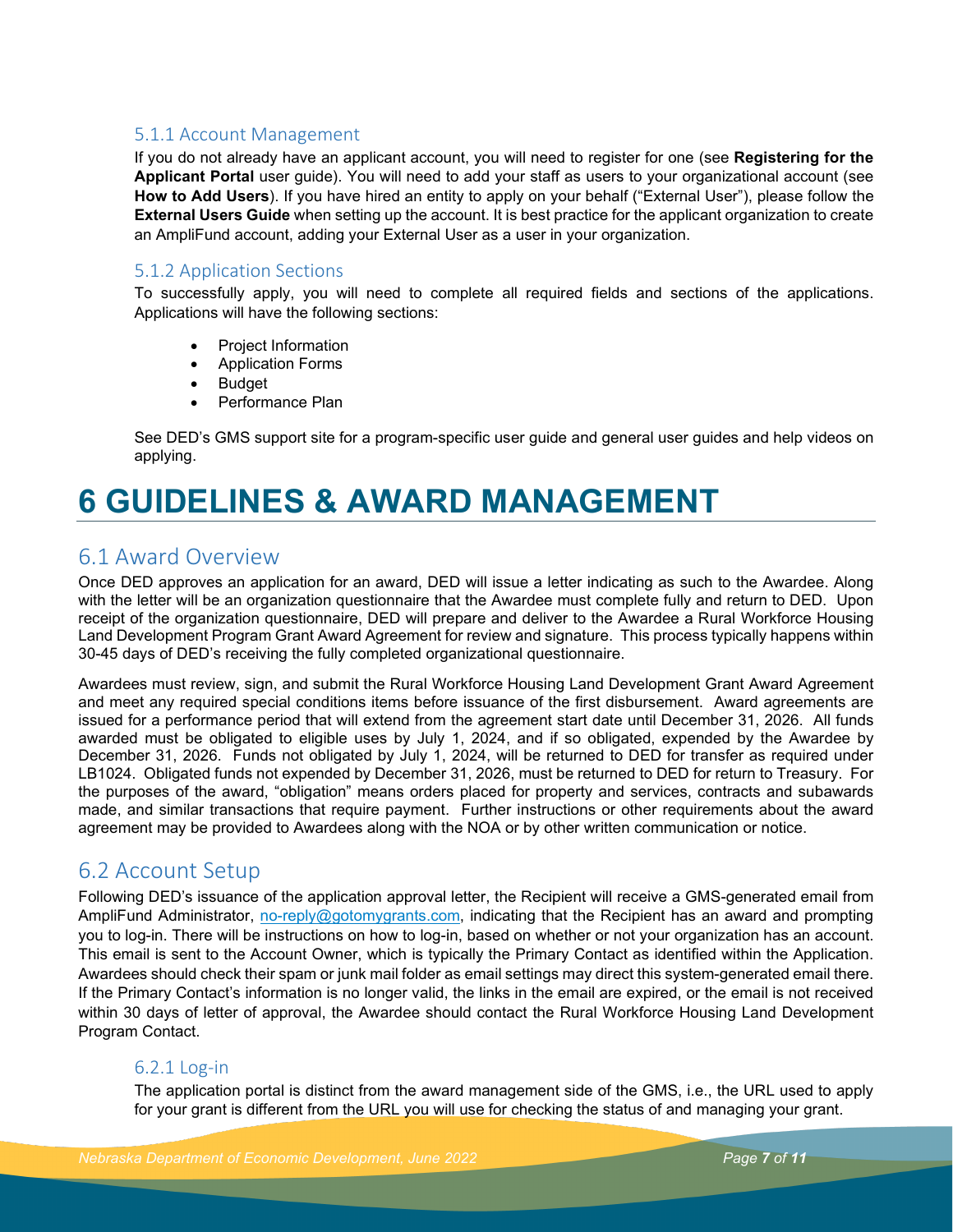To manage your grant, always go to: [https://ne.amplifund.com](https://ne.amplifund.com/) using a supported browser: Google Chrome, Mozilla Firefox, or Microsoft Edge.

To set-up your grant, please follow **What to Do When you Receive a Grant** guide on DED' s GMS help center: [https://opportunity.nebraska.gov/programs/amplifund/.](https://opportunity.nebraska.gov/programs/amplifund/)

#### 6.2.2 Add Users to your Account

Once the Recipient's Primary Contact sets up their user account, the option to add other users to help manage the grant becomes available, as does the ability to be assigned or assign tasks to complete various steps of grant implementation (e.g., sign contract, submit completed ACH form, submit payment request, etc.). Please follow the **How to Add Users** guide on DED's GMS help center.

#### 6.2.3 Identify Recipient Grant Manager

After adding users to your account, the Recipient needs to identify a Grant Manager. This person will receive notifications ("tasks") requiring action for implementation of the grant.

NOTE: The Recipient Grant Manager is the primary point of contact for all grant-related matters. All DED and GMS automated emails are directed to the Grant Manager.

#### 6.3 Award Agreement and Award Disbursement Process

Following DED's letter of approval, DED issues via DocuSign an electronic copy of the Rural Workforce Housing Land Development Program Award Agreement. Unless otherwise directed, the agreement and any special conditions are available within the GMS, under Tools > Documents. The Rural Workforce Housing Land Development Program Award Agreement is entered into between DED and the Awardee. If the Awardee is an organization or other legal entity, an authorized representative of the Awardee must sign the contract.

The Awardee must review, sign, date, and return the agreement via DocuSign to accept Rural Workforce Housing Land Development Program awards. DED signs the contract after it is signed by the Awardee. Upon full execution of the agreement and the meeting of any required conditions specified in the contract, the Awardee must submit the First Payment Request.

#### 6.3.1 Payment Request and Disbursement Process Overview

DED will disburse grant funds on a reimbursement basis up to the full amount of the grant. Funds are transferred electronically to the account designated on the State of Nebraska ACH Enrollment Form which must be submitted with the signed contract.

At any time, following the execution of the agreement and the meeting of special conditions of the agreement, the Awardee may submit payment requests. Actual payment will not occur before the date of DED's signature on the Pandemic Relief Housing Program agreement and approval of the payment request. An email from AmpliFund Administrator will give notice to the Awardee Grant Manager that DED has approved the request for processing of payment. Upon subsequent processing, the email address(s) listed on the Awardee's ACH form receives notice.

Awardees can find detailed instructions for how to submit payment requests in the user guides located on DED's GMS help center, [https://opportunity.nebraska.gov/programs/amplifund/.](https://opportunity.nebraska.gov/programs/amplifund/) 

Under normal circumstances, assuming the Awardee meets the terms of the contract, DED will issue payments on a reimbursement basis and subject to Awardee's submission of compliance materials (e.g., paid invoices, cancelled checks, etc.) for review and approval by DED.

The funds are transferred electronically to the account designated on the State of Nebraska ACH Enrollment Form which must be submitted with the signed contract.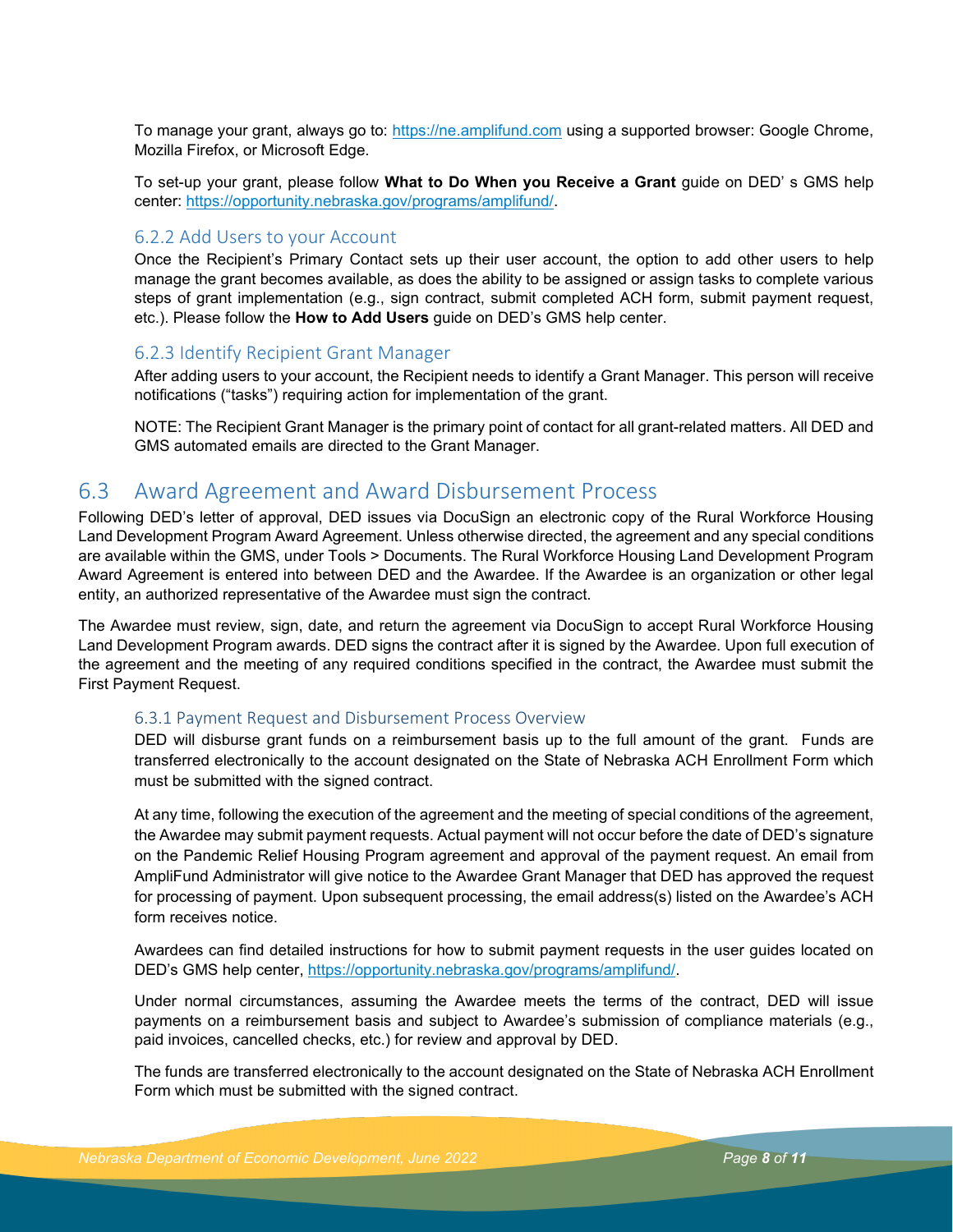Further described below, the timing of the final disbursement request depends on the Awardee's ability to document expenditure of funds as required in the agreement but should be submitted to DED on or before the end of the contract term.

### 6.4 Compliance & Reporting Requirements

Once the grant awards are made, Awardees will be subject to applicable state and federal statutes and regulations which govern the use of the award funds. The following is a general overview of compliance and reporting requirements. It should not be considered an exhaustive review of all compliance and reporting requirements. In all instances, Awardees should review the statutes and regulations and agreement terms and conditions applicable to Awardee's use of their award.

#### 6.4.1 Uniform Administrative Requirements

The Rural Workforce Housing Land Development grant awards are generally subject to the requirements set forth in the Uniform Administrative Requirements, Cost Principles, and Audit Requirements for Federal Awards, 2 CFR Part 200 (the "Uniform Guidance"). Awardees should review the Uniform Guidance requirements applicable to Applicant's use of federal funds, and federally funded projects. Awardees should consider how and whether certain aspects of the Uniform Guidance apply. The following provides a general summary of compliance responsibilities under applicable federal statutes and regulations, including the Uniform Guidance, as described in 2020 OMB guidance. Note that the descriptions below are only general summaries, and all Awardees are advised to carefully review the Uniform Guidance requirements, any additional regulatory and statutory requirements applicable to the program, and the terms and conditions of the Rural Workforce Housing Land Development Program Award Agreement.

Allowable Activities. Each Awardee should review program requirements, including Treasury's Interim Final Rule (CITE HERE) and the recipient's Award Terms and Conditions, to determine and record eligible uses of funds. Per 2 CFR 200.303, Awardees must develop and implement effective internal controls to ensure that funding decisions under the award constitute eligible uses of funds, and document determinations.

Allowable Costs/Cost Principles. As outlined in the Uniform Guidance at 2 CFR Part 200, Subpart E regarding Cost Principles, allowable costs are based on the premise that a Recipient is responsible for the effective administration of Federal awards, application of sound management practices, and administration of Federal funds in a manner consistent with the program objectives and terms and conditions of the award. Awardees must implement robust internal controls and effective monitoring to ensure compliance with the Cost Principles, which are important for building trust and accountability.

Funds may be, but are not required to be, used along with other funding sources for a given project. Note that funds may not be used for a non-Federal cost share or match if prohibited by other Federal programs.

Treasury's Final Rule and guidance and the Uniform Guidance outline the types of costs that are allowable, including certain audit costs. For example, per 2 CFR 200.425, a reasonably proportionate share of the costs of audits required by the Single Audit Act Amendments of 1996 are allowable; however, costs for audits that were not performed, or not in accordance with 2 CFR Part 200, Subpart F are not allowable. Please see 2 CFR Part 200, Subpart E regarding the Cost Principles for more information.

Eligibility. Under this program, if applicable, Awardees are responsible for ensuring funds are used for eligible purposes. Generally, Awardees must develop and implement policies and procedures, and record retention, to determine and monitor implementation of criteria for determining the eligibility of beneficiaries and/or subrecipients. Awardees will need to maintain procedures for obtaining information evidencing a given beneficiary, subrecipient, or contractor's eligibility including a valid SAM.gov registration. Implementing riskbased due diligence for eligibility determinations is a best practice to augment Awardee's existing controls.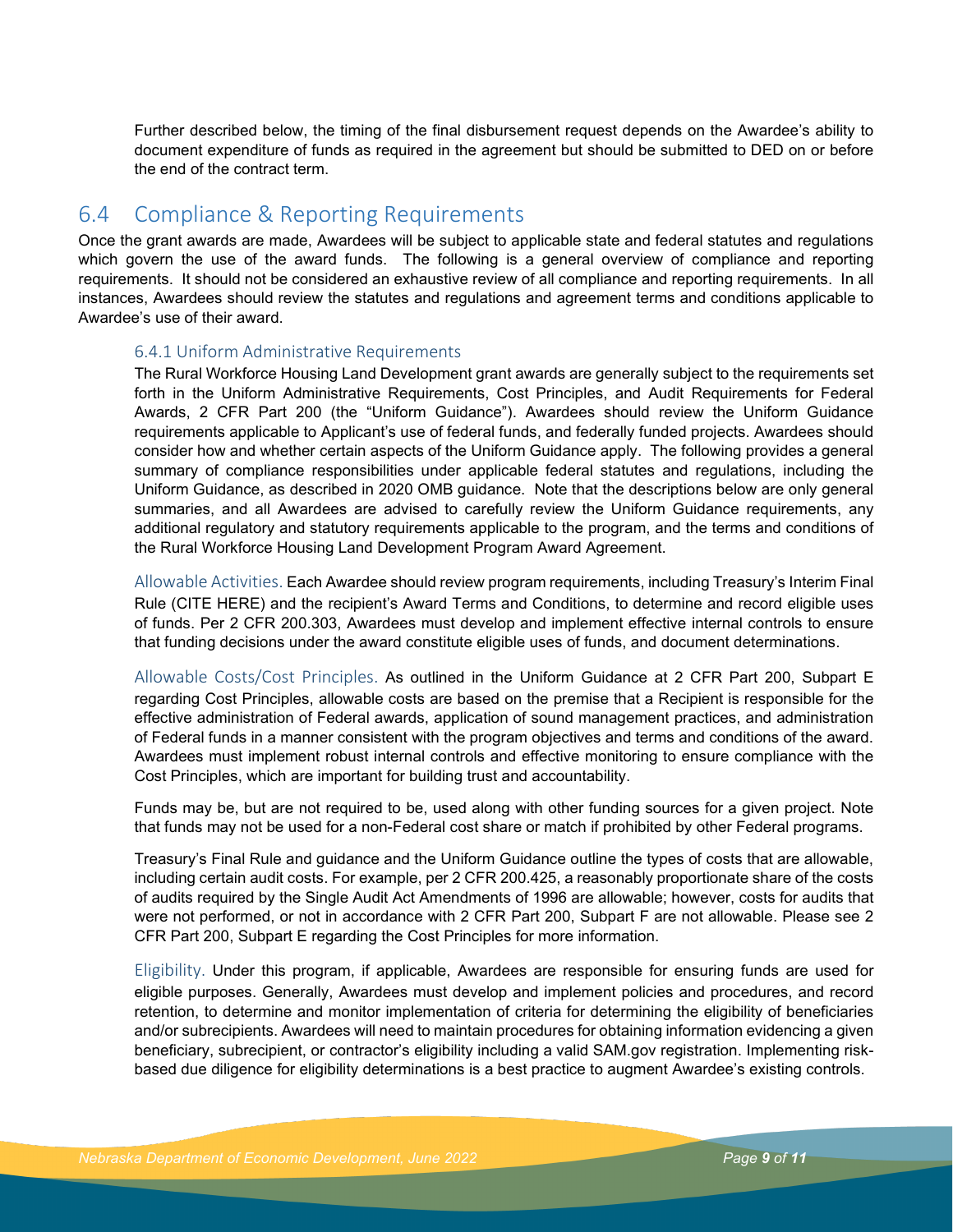Equipment and Real Property Management. Any purchase of equipment or real property with Rural Workforce Housing Land Development funds must be consistent with the Uniform Guidance at 2 CFR Part 200, Subpart D. Equipment and real property acquired under this program must be used for the originally authorized purpose. Consistent with 2 CFR 200.311 and 2 CFR 200.313, any equipment or real property acquired using Rural Workforce Housing Land Development funds shall vest in the non-Federal entity. Any acquisition and maintenance of equipment or real property must also be in compliance with relevant laws and regulations.

Period of Performance. Generally, unless otherwise limited by this program, funds must be used for costs incurred by the recipient during the period that begins on March 3, 2021, and ends on December 31, 2024. Award funds expended for the financial obligations incurred by December 31, 2024, must be expended by December 31, 2026.

Procurement, Suspension & Debarment. Awardees are responsible for ensuring that any procurement using award funds, or payments under procurement contracts using such funds are consistent with the procurement standards set forth in the Uniform Guidance at 2 CFR 200.317 through 2 CFR 200.327, as applicable. The Uniform Guidance establishes in 2 CFR 200.319 that all procurement transactions for property or services must be conducted in a manner providing full and open competition, consistent with standards outlined in 2 CFR 200.320, which allows for non-competitive procurements only in circumstances where at least one of the conditions below is true: the item is below the micro-purchase threshold; the item is only available from a single source; the public exigency or emergency will not permit a delay from publicizing a competitive solicitation; or after solicitation of a number of sources, competition is determined inadequate. Awardees must have and use documented procurement procedures that are consistent with the standards outlined in 2 CFR 200.317 through 2 CFR 200.320. The Uniform Guidance requires an infrastructure for competitive bidding and contractor oversight, including maintaining written standards of conduct and prohibitions on dealing with suspended or debarred parties. Awardees must ensure adherence to all applicable local, State, and federal procurement laws and regulations.

Program Income. Generally, program income includes, but is not limited to, income from fees for services performed, the use or rental of real or personal property acquired under Federal awards and principal and interest on loans made with Federal award funds. Program income does not include interest earned on advances of Federal funds, rebates, credits, discounts, or interest on rebates, credits, or discounts. Awardees of Rural Workforce Housing Land Development funds should calculate, document, and record the organization's program income. Additional controls that Awardees should implement include written policies that explicitly identify appropriate allocation methods, accounting standards and principles, compliance monitoring checks for program income calculations, and records.

The Uniform Guidance outlines the requirements that pertain to program income at 2 CFR 200.307. Treasury intends to provide additional guidance regarding program income and the application of 2 CFR 200.307(e)(1), including with respect to lending programs.

SAM.gov Requirements. Awardees are required to have an active registration with the System for Award Management (SAM) (https://www.sam.gov).

Recordkeeping Requirements. Generally, Awardees must maintain records and financial documents for five years after all funds have been expended or returned. Treasury may request transfer of records of longterm value at the end of such period. Wherever practicable, such records should be collected, transmitted, and stored in open and machine-readable formats. Awardees must agree to provide or make available such records to the State of Nebraska, Nebraska Department of Economic Development, and the U.S. Department of Treasury upon request, and to any authorized oversight body, including but not limited to the Government Accountability Office ("GAO"), Treasury's Office of Inspector General ("OIG"), and the Pandemic Relief Accountability Committee ("PRAC").